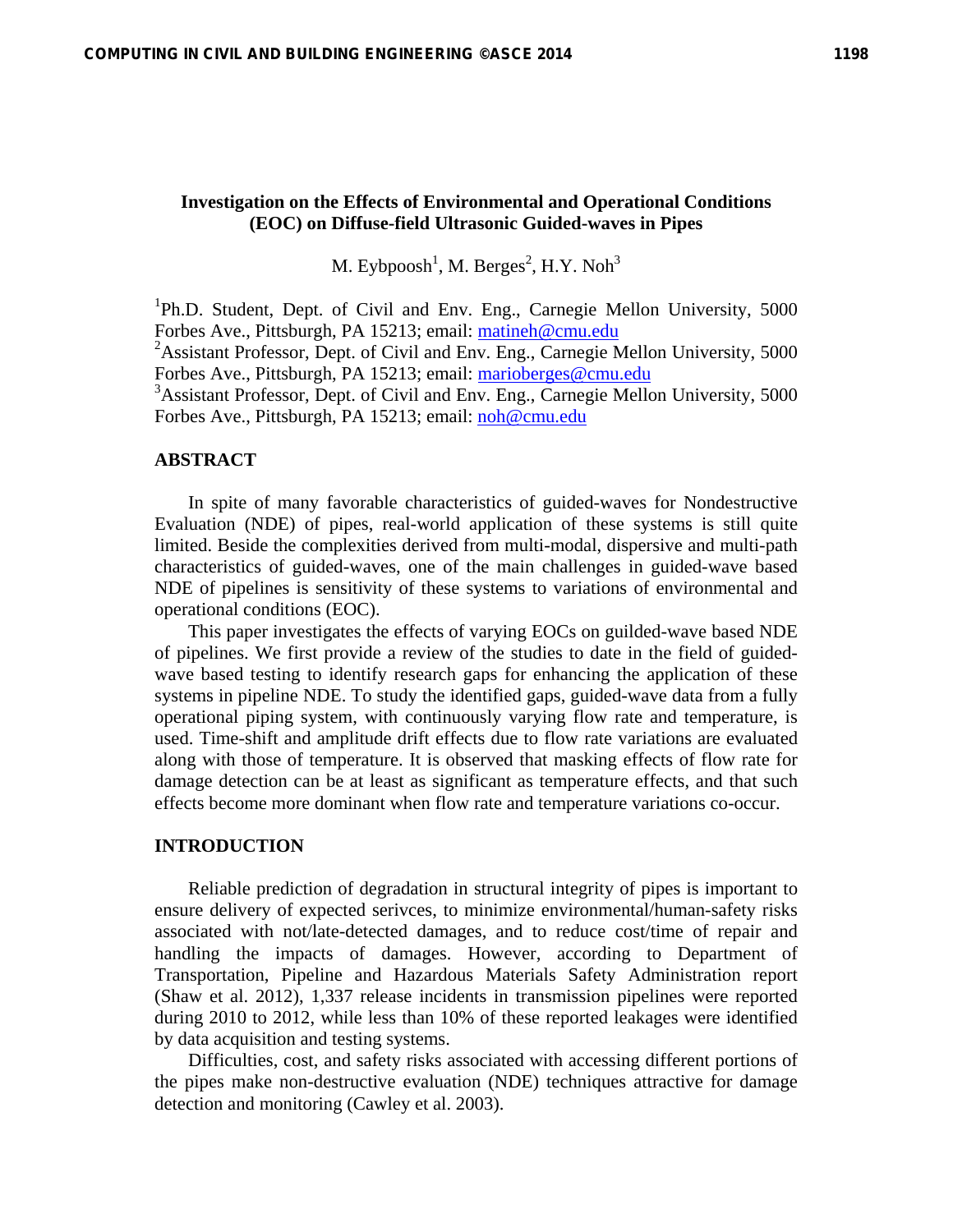Hence, during the past decade, non-destructive monitoring and evaluation of pipelines based on guided-waves have been widely considered by researchers and service providers in different applications, ranging from water supply pipes to gas/oil transmission, chemical or power generation pipes (*e.g.,* Alleyne et al. 2001; Siqueira et al. 2004; Sun et al. 2000; Wang et al. 2010). Guided-waves are mechanical stress waves propagating along a media, guided by its boundaries. The advantages of guided-waves for pipeline NDE include full coverage of the wave guide over long ranges without significant energy loss, high sensitivity to various types/sizes of damage, and high time and cost efficiency (Rose 2004; Wang et al. 2010).

However, the multi-modal, dispersive and multi-path characteristics of guidedwaves result in complex signals whose interpretation is a challenging task. Guidedwave based damage detection becomes even more difficult when EOCs vary (Liu et al. 2012b; Scalea and Salamone 2008; Sohn 2007). The effects of EOC variations, such as changes in temperature, humidity, flow rate, etc., on guided-waves range from generation of additional wave modes to changes in the wave velocity, attenuation rate, etc. (Aristégui et al. 2001; Long et al. 2003; Scalea and Salamone 2008). Such effects degrade the performance of damage detection, by masking the changes caused by structural anomalies and introducing type I and II errors.

During the past decade, a number of researchers have utilized recent advances in data analysis techniques to overcome some of these challenges and enhance the potentials of guided-waves for damage detection (*e.g.,* Liu et al. 2012a, Lu and Michaels 2009, and Ying et al. 2013). However, real-world application of guidedwaves for pipeline NDE is still quite limited (Cawley et al. 2003).

In this paper, first, the current literature in the field of guided-wave based testing is reviewed in order to identifiy research gaps to be addressed for enhancing the application of these systems in pipeline NDE. The results of our literature review suggest that the effects of EOCs, namely temperature, flow rate and inner pressure, are not well-studied for guided-wave based systems in pipes. In addition, it is identified that there is a diconnect between the studied effects of EOCs and damage detection. This limits the extensibility of developed approaches to different scenarios.

Finally, the results of two case studies investigating the effects of flow rate variations on guided-waves from a fully operational piping system are reported. The findings verify the identified gaps and motivate further steps of this research, namely analytical incorporation of the effects of EOCs into damage detection of pipes.

## **RESEARCH BACKGROUND AND GAP ANALYSIS**

In this paper, research studies in the field of guided-wave based testing are analyzed in terms of: (1) types and features of the structures (complex vs. simple, or pipe *vs*. plate), (2) types of the experimental testbeds (simulated, controlled laboratory, and field), (3) characteristics and complexities of the signals (single-mode excitation *vs*. broad-band/multi-mode excitation), (4) consideration of EOCs (presence *vs*. absence of EOC variation, and type of EOC), and (5) methods for reflecting or coping with the effects of EOCs (compensation methods for baseline subtraction, damage sensitive features, or none). Based on the results of our literature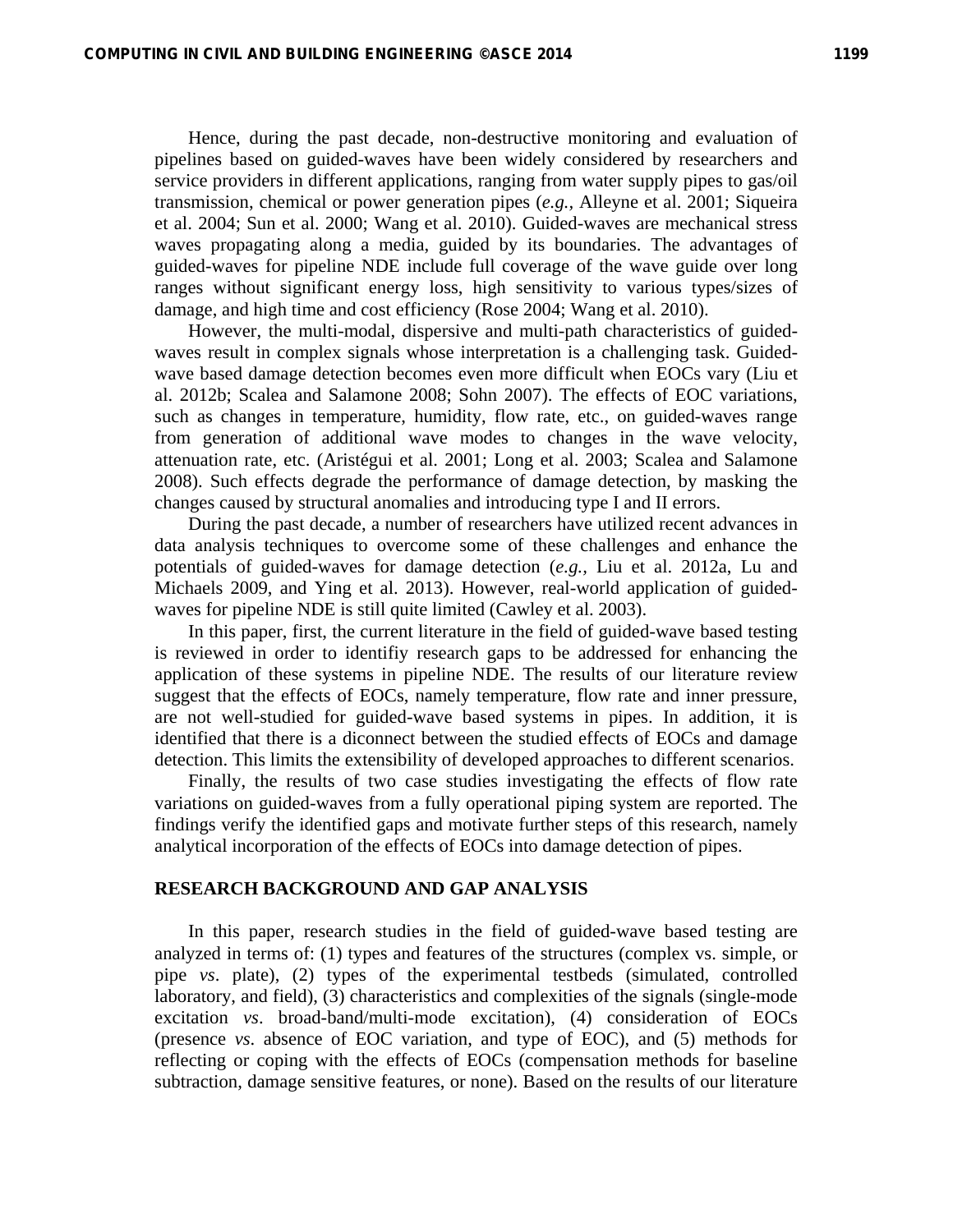review, research studies to date fall under one or more of the following categories regarding the consideration of EOCs:

**(a) Many of these approaches either ignore or control the effects of EOCs** (*e.g.*, Alleyne et al. 2001; Davis et al. 2008; Deng et al. 2008; Wang et al. 2010).

**(b) When EOCs are considered, these approaches rely on baseline signals, which either need to be recorded under very similar conditions to the test observations, or are insufficiently manipulated to compensate for only part of the effects of some EOCs (mainly, time-shift effects of temperature in plates)** (*e.g.*, Clarke et al. 2009; Scalea and Salamone 2008; Konstantinidis et al. 2006).

**(c) There is a disconnect between the studied effects of EOCs and damage detection approaches** (*e.g.,* Croxford et al. 2010; Lu and Michaels 2005).

These results suggest that although a growing number of studies have focused on investigating the impacts of varying EOCs on guided-waves in different media (*e.g.,* Aristégui et al. 2001; Clarke et al. 2009; Scalea and Salamone 2008), significant gaps still need to be addressed for characterization of the effects of typical EOCs in pipeline applications. Identified gaps are dicussed under two main challenges:

**Effects of EOCs.** Research gaps regarding the effects of two types of EOCs, namely *temperature variation* and *existence of coupling material*, are reviewed here, due to two main reasons: (1) theoretical/experimental studies to date reveal that these EOCs can significantly affect physical characteristics of guided-waves; thus, damage detection; (2) a wide range of pipeline applications are exposed to these EOCs.

**Effects of Temperature Variations.** Effects of temperature variations on guided-waves are more widely studied compared to other EOCs, mainly because it is the most commonly encountered varying EOC in different structures (e.g. Clarke et al. 2009; Scalea and Salamone 2008). Moreover, guided-wave systems can be very vulnerable to temperature variations because several components of the system can be affected by such changes. Temperature-dependent parameters of these systems include (a) physical/geometrical properties of the media, (b) physical properties of the transducers, and (c) the interactions among transducers and the media (Croxford et al. 2007; Lu and Michaels 2009; Scalea and Salamone 2008; Schulz et al. 2003).

The effects of the media are mainly through changes in boundary conditions of the wave guide due to thermal expansion/compression, and change in material properties. This can be in the form of (1) a change in the length of travel path of the wave; (2) a change in thickness of the media; (3) a change in the material properties of the media such as Young's modulus (*E*), stiffness (*G*), and bulk wave velocity. Changes in these properties will alter wave characteristics mainly through affecting the solutions of the equations of motion, so called dispersion or frequency equations. Moreover, studies suggest that temperature variations can affect other aspects of guided-waves, such as amplitude, due to impacts on other *temperature-dependent parameters* (Scalea and Salamone 2008; Schulz et al. 2003).

The majority of the studies investigating the effects of temperature variations are limited to individual modes propagating in plate-like media. However, the propagation and dispersion behavior in cylindrical media shows significant difference compared to plate. For example, dispersion curves are completely different in low frequency ranges (Rose 2004), which are used in the majority of guided-wave based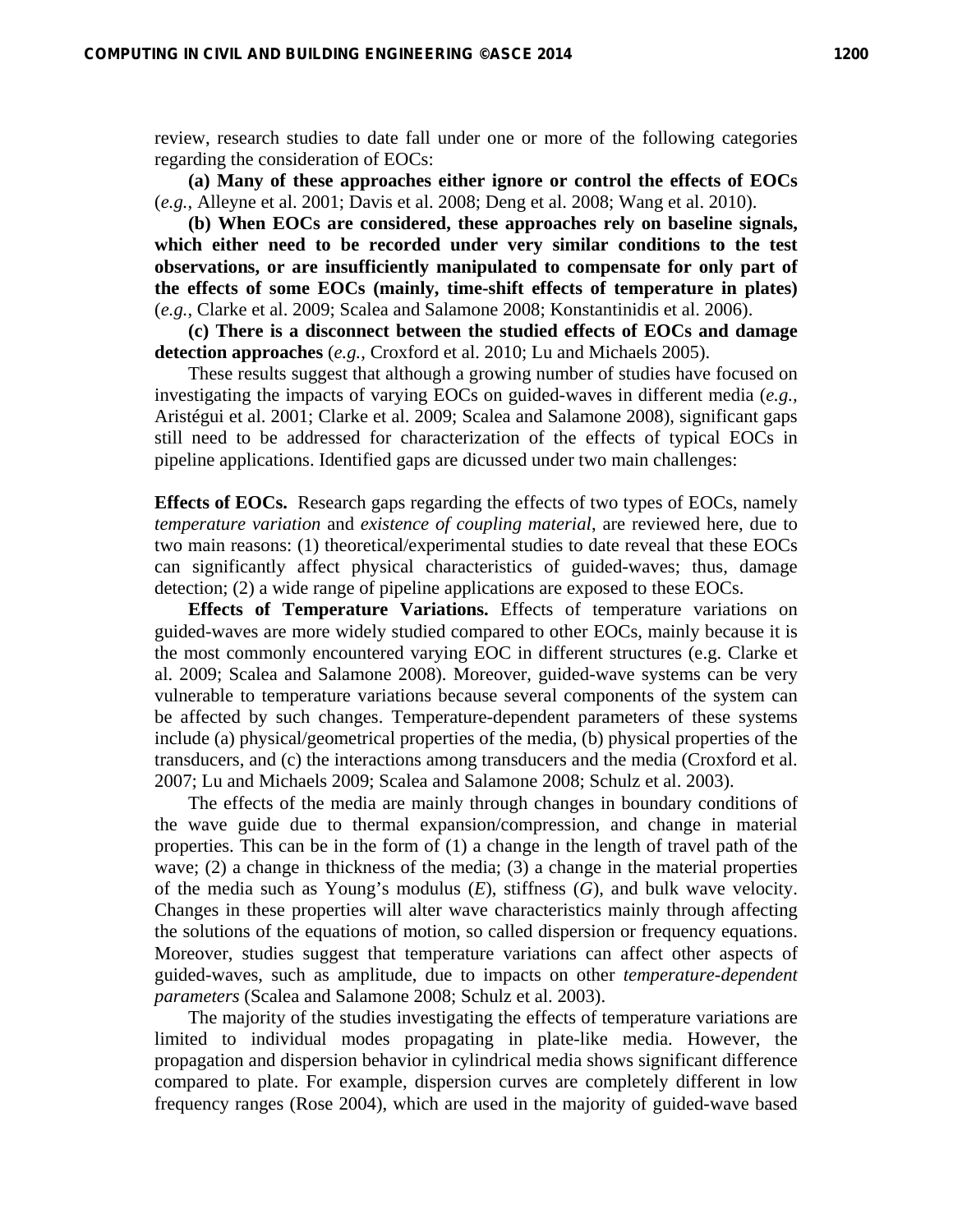NDE approaches (Long et al. 2003; Raghavan and Cesnik 2007). Moreover, in the case of cylindrical media, three different types of modes need to be studied, namely longitudinal (L), torsional (T) and flextural (F) modes, as opposed to two Symmetric and Antisymmetric modes in plates. There are infinite number of each type of modes in cylindrical media. These modes have different propagation and dispersion characteristics, making them sensitive to different types of damage/EOC, which adds to the complexity of wave behavior in pipes.

To the best of our knowledge, the literature of guided-wave testing needs more formal investigations on the effects of temperature variations in pipes. Previous laboratory and field experiments conducted in our group on damage detection of pipes with varying temperatures suggest that linear machine learning and signal processing methods can separate the effects of damage from those caused by temperature under certain conditions (*e.g.,*Liu et al. 2012a and 2012b; Ying et al. 2013). However, the physical process through which temperature variations influence wave propagation in pipes is not studied. Moreover, the effects on the performance of the developed damage detection approaches are unknown.

**Effects of Coupling Media.** Generally, the complex behavior of the ultrasonic guided-waves at the interface of two media is due to (1) refraction and reflection of the energy, and (2) mode conversion at the interface through distribution of the wave energy into longitudinal and torsional waves (Rose 2004).

Guided-wave based testing of pipelines is a multi-layer problem. Interaction of the real-world pipelines with multiple materials, such as soil or water surrounding the burried pipes, and/or fluid carried by pipes, weaken the validity of approaches that are based on single-layer assumptions.

The radial displacements  $(u_r)$  of the pipe wall associated with longitudinal, torsional, or flextural modes can generate longitudinal waves along the coupling material (*e.g.*, soil or fluid). On the other hand, axial  $(u_7)$  and angular  $(u_7)$ displacements can generate other mode types in the coupling media. Only longitudinal waves can propagate through fluid, while other mode types can also be generated in soil. Such phenomena affect guided-waves through impacting attenuation, dispersion curve, wave velocity, *etc.* (Rose 2004).

Although the studies to date provide necessary foundation for understanding the effects of coupling media, one of the main gap in the current body of knowledge in guided-wave based NDE of pipes is that the fluid inside the pipe is assumed to be *static* and *unpressurized*, which is not realistic for most of the pipeline operations. Previous studies conducted in our group (e.g. Harley et al. 2012; Liu et al. 2013; Ying et al. 2013), have shown the masking effects of internal air pressure of the pipes on ultrasonic guided-wave based damage detection. These studies have identified features and corresponding damage detection algorithms that are less sensitive to air pressure variations. However, these approaches still lack the necessary understanding about the effects of inner pressure on both wave propagation characteristics and different aspects of the developed damage detection approaches. Moreover, to the best of our knowledge, studies to date have not formally incorporated the effects of flow rate variations on guided-wave based NDE of pipelines.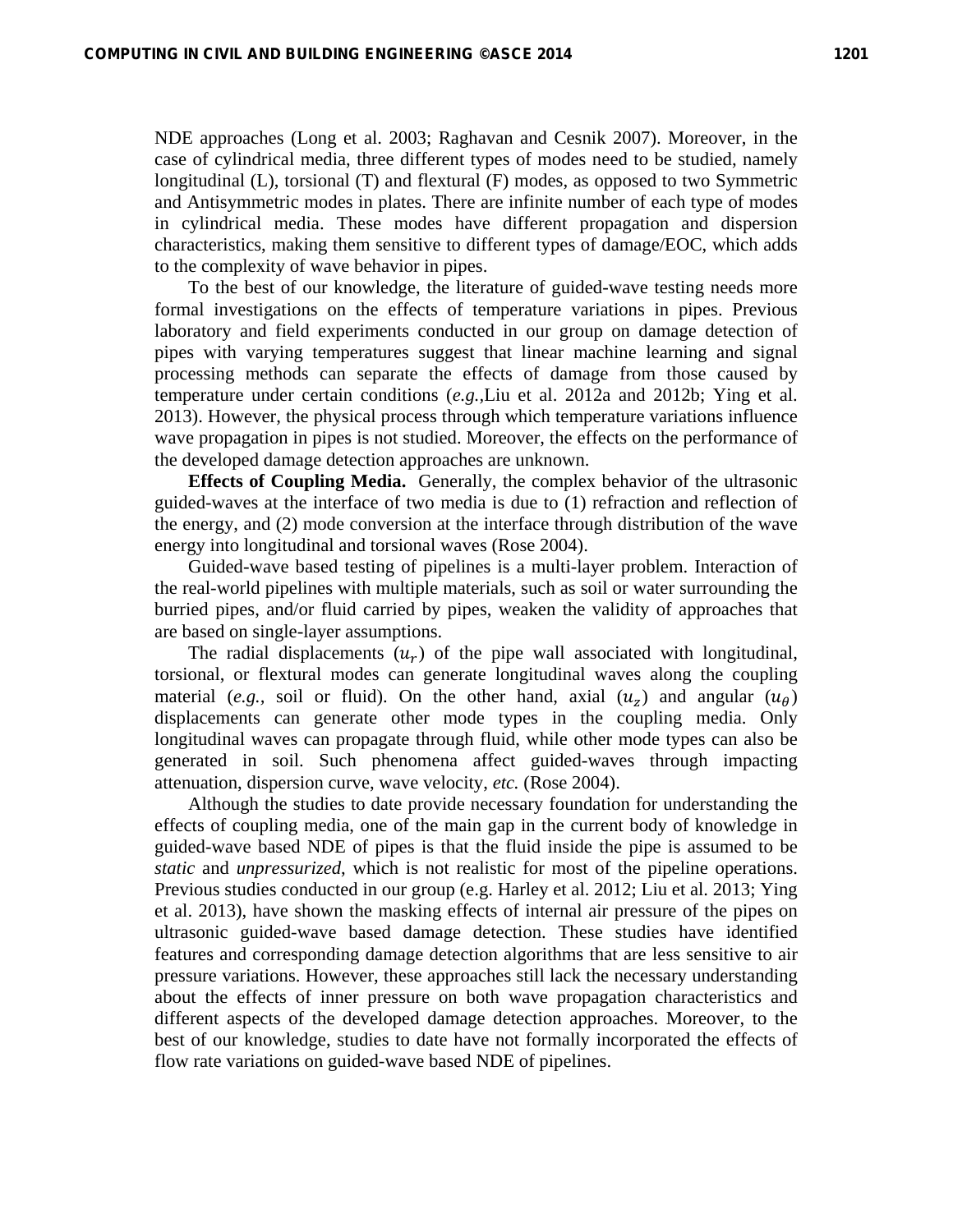**Complexity of the Signals.** Guided-waves travelling along complex structures, like pipes, under varying EOCs, lead to complex signals, due to refraction and reflections from boundaries, welding, and/or damages. These complex waves are known as *diffuse-field* (Lu and Michaels 2009).

However, the results of our literature review reveals that the majority of studies on guided-wave based testing of pipes are based on individual wave modes, through narrow-band excitation and/or specifically designed transducer setups (e.g. Alleyne et al. 2001; Long et al. 2003; Wang et al. 2010). Narrow-band single-mode excitation reduces the complexity of the received signals and thus makes their interpretation easier. However, due to the aforementioned effects, the received signal will not maintain the purity of the excited individual mode. The cost and implementation difficulties associated with excitation of individual modes further limits the realworld applicability of approaches relying on single-mode excitations.

Studies such as Weaver and Lobkis (2000), and Lu and Michaels (2009) have showed that the effects of temperature variations in *diffuse-field* guided-waves in plates can be characterized as time-shift impacts. The results of these studies are promising, however, there is still a gap in studying such effects on *diffuse-field* guided-waves propagating in pipes.

#### **PRELIMINARY WORK: EFFECTS OF FLOW RATE**

The aforementioned research gaps in studying the effects of EOCs other than temperature, such as flow rate, motivated the following case studies. Ultrasonic pitchcatch records are collected from a campus building hot water piping system, operating continuously under changing temperature, flow rate, and pressure (Liu et al. 2012b). It is a Schedule 40 steel piping system with 25.4 *cm* inner diameter and 9.2 *mm* wall thickness. Due to periodic pumping of hot water into the heat cycle, the hot water flow rate varies from 0.76 to 1.7  $m^3$ /min, and the water temperature fluctuates from 37 to 60 °C. Temperature and flow rate values for each observation are recorded using the in situ sensors. The dataset consists of 10,000 records from undamaged and damaged (simulated by placing a grease-coupled mass scatterer) scenarios.

**Case Study #1.** Our experiments show that possible *time-shift* effects of flow rate variations can be as considerable as those caused by temperature variations. The method used by Weaver and Lobkis (2000) for estimating *time-shift* effects of temperature variations in plate is employed here. In summary, the method consists of (1) time-windowing the signals, (2) applying cross correlation in each window between two signals with different temperatures, and in this study, different flow rates (*i.e.*,  $\Delta T$  and  $\Delta F$ ), and (3) plotting the time-delay, corresponding to maximum cross correlation, versus the center of each time-window. The slope of the leastsquare fitted line represents the *time-shift* due to EOC difference between two signals. Figure 1 shows *time-shift* in signal pairs with  $0 \leq \Delta F \leq 0.53$  *m*<sup>3</sup>/*min*, and  $\Delta T = 0$ . It is observed that *time-shift* rate increases as  $\Delta F$  betweem the signal pairs increases, and this effect becomes more recognizable at larger  $\Delta F_s$  (mainly,  $\Delta F > 0.19$  *m3/min*). Similar experiment is conducted on pairs with different temperatures ( $\Delta T \neq 0$ ) but the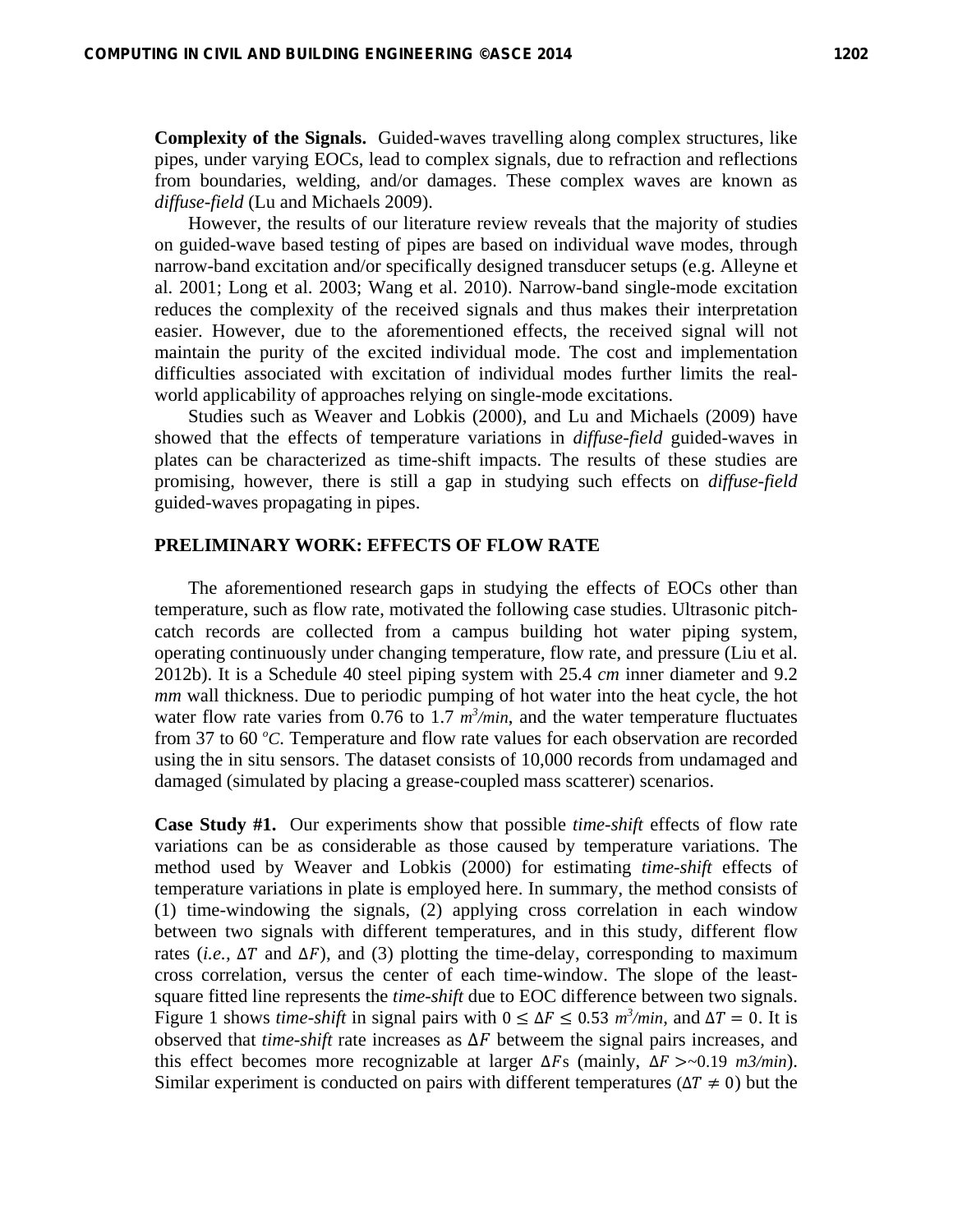same flow rate ( $\Delta F = 0$ ). It is observed that *time-shift* caused by flow rate differences  $(\Delta F)$  can be as significant as that caused by temperature variations ( $\Delta T$ ).

**Case Study #2.** To study the *amplitude effects* of flow rate, the metric introduced by Clarke et al. (2009) is examined:

$$
AM\ ratio = \log\left(\frac{Signal1 - Signal2}{Amplitude\ of\ the\ first\ arrival}\right)
$$

This metric measures the amplitude change among a pair of signals at any point of time. The idea is to investigate how comparable the effects of temperature and flow rate variations are on the signal amplitude. To investigate this, AM ratios are calculated for more than 350,000 pairs of signals with different  $\Delta F$  and  $\Delta Ts$ . Baseline pairs, for which the AM ratio is supposedly small, are defined as those with no flow rate and temperature difference ( $\Delta F = 0 \& \Delta T = 0$ ). To determine the drift effects ( $D_i$ ) of ∆ܨ and ∆ܶ for a signal pair *j*, first, the root mean square (RMS) errors among the AM ratio of this signal pair  $(AM_i)$  and the AM ratio of the *i*th baseline pair  $(AM_i)$  are calculated:  $d_{ji} = RMS(AM_j - AM_i)$ . Averaging the calculated  $d_{ji}$ s gives the average drift due to  $\Delta F$  and  $\Delta T$  of the *j*th signal pair:  $D_j = \frac{1}{N} \sum_{i=1}^{i=N} d_{ji}$ , where *N* is the number of baseline pairs. Figure 2 plots the average drifts  $(D_i)$  for all signal pairs with different values of  $\Delta F$  and  $\Delta T$ . Interestingly, it is observed that for  $\Delta F \leq 0.19$  *m3/m*, the AM ratio drift is small, no matter how large the  $\Delta T$  among the signal pairs is. Moreover, for  $\Delta F > 0.19$  *m3/min*, the drift is large, even for small values of  $\Delta T$ . The maximum drift occurs more often when  $\Delta F > 0.19$  *m3/min* and  $\Delta T > 2.2$  <sup>o</sup>C.



**Figure 1. Time-shift rates for**  signals with  $0 \le \Delta F \le 0.53 \, m^3/$  $\boldsymbol{min} \& \Delta \boldsymbol{T} = \boldsymbol{0}$ .

**Figure 2. Amplitude drift effects**   $(D_i)$  of flow rate and **temperature variations.** 

## **CONCLUSION AND FUTURE WORK**

This paper summarizes the results of an extensive literature review, gap analysis and preliminary case studies, which motivate further steps of a research project to address one of the main challenges in real-world application of guided-wave based NDE of pipelines, namely sensitivity of these waves to the variations in EOCs.

Our literature survey suggests that there is a need for (a) theoretically and experimentally grounded understanding about the effects of typical EOC scenarios in pipeline applications, and (b) analytically incorporating such effects into damage detection approaches. According to our analysis, lack of studies on temperature variations in pipes, unrealistic assumptions about static and unpressurized state of the fluid carried by pipes, and considering pure and single-mode signals are major gaps that need to be addressed to achieve the aforementioned goals.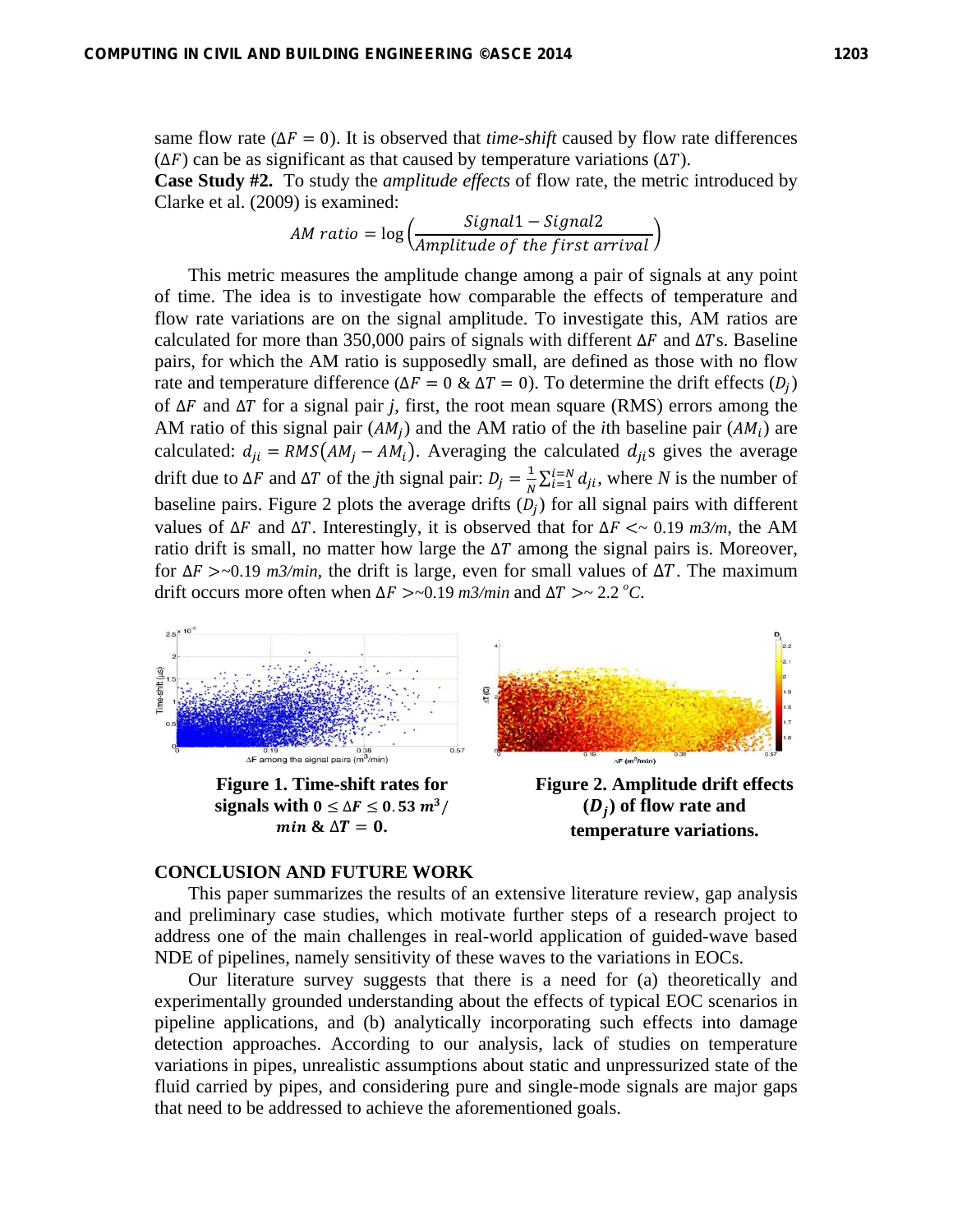These findings motivated case studies in which diffuse-field guided-waves are used to compare the effects of flow rate with thoes of temperature. Effects of flow rate, such as those presented in this paper, weaken the real-world applicability of damage detection approaches that ignore flowing fluid inside pipes. Moreover, it is observed that physical properties of guided-waves become more sensitive to temperature and flow rate variations when these EOCs co-occur.

Future work will focus on investigating the effects of EOC scnerios through experiments on numerically simulated, controlled laboratory and field measurements. The observed effects of EOCs will be analytically incorporated into damage detection, and data analysis techniques will be employed to linearly separate and/or compensate the characterized effects. The envisioned outcomes of this research will improve real-world applicability of feature-based and baseline-subtraction damage detection methods for pipelines.

### **ACKNOWLEDGMENTS**

The authors would like to thank Dr. Irving Oppenheim and his group at Carnegie Mellon University, and the PhD student Chang Liu, for the data used in this paper. This study is partially funded by Julia and Michael Ellegood research fellowship.

### **REFERENCES**

- Alleyne, D. N., B. Pavlakovic, M. J. S. Lowe, and P. Cawley. 2001. "Rapid, Long Range Inspection of Chemical Plant Pipework Using Guided Waves." *AIP Conference Proceedings* 557 (1): 180.
- Aristégui, C., M.J.S. Lowe, and P. Cawley. 2001. "Guided Waves in Fluid-Filled Pipes Surrounded by Different Fluids." *Ultrasonics* 39 (5): 367–75.
- Cawley, Peter, Michael LOWE, D. N. Alleyne, Brian Pavlakovic, and Paul David Wilcox. 2003. "Practical Long Range Guided Wave Inspection-Applications to Pipes and Rail." *Materials Evaluation* 61 (1): 66–74.
- Clarke, Thomas, Peter Cawley, Paul David Wilcox, and Anthony John Croxford. 2009. "Evaluation of the Damage Detection Capability of a Sparse-Array Guided-Wave SHM System Applied to a Complex Structure under Varying Thermal Conditions." *IEEE Transactions on Ultrasonics, Ferroelectrics, and Frequency Control* 56 (12): 2666–78.
- Croxford, Anthony J., Jochen Moll, Paul D. Wilcox, and Jennifer E. Michaels. 2010. "Efficient Temperature Compensation Strategies for Guided Wave Structural Health Monitoring." *Ultrasonics* 50 (4–5): 517–28.
- Croxford, Anthony J., Paul D. Wilcox, George Konstantinidis, and Bruce W. Drinkwater. 2007. "Strategies for Overcoming the Effect of Temperature on Guided Wave Structural Health Monitoring." In *SPIE*, 6532:65321T–1.
- Davies, Jacob, Peter Cawley, and M. J. S. Lowe. 2008. "Long Range Guided Wave Pipe Inspection – the Advantages of Focusing." In Shanghai, China.
- Deng, Fei, Bin Wu, and Cunfu He. 2008. "A Time-Reversal Defect-Identifying Method for Guided Wave Inspection in Pipes." *Journal of Pressure Vessel Technology* 130 (2).
- Harley, Joel B., Yujie Ying, José M. F. Moura, Irving J. Oppenheim, Lucio Sobelman, and James H. Garrett. 2012. "Application of Mellin Transform Features for Robust Ultrasonic Guided Wave Structural Health Monitoring." *AIP Conference Proceedings* 1430 (1): 1551–58.